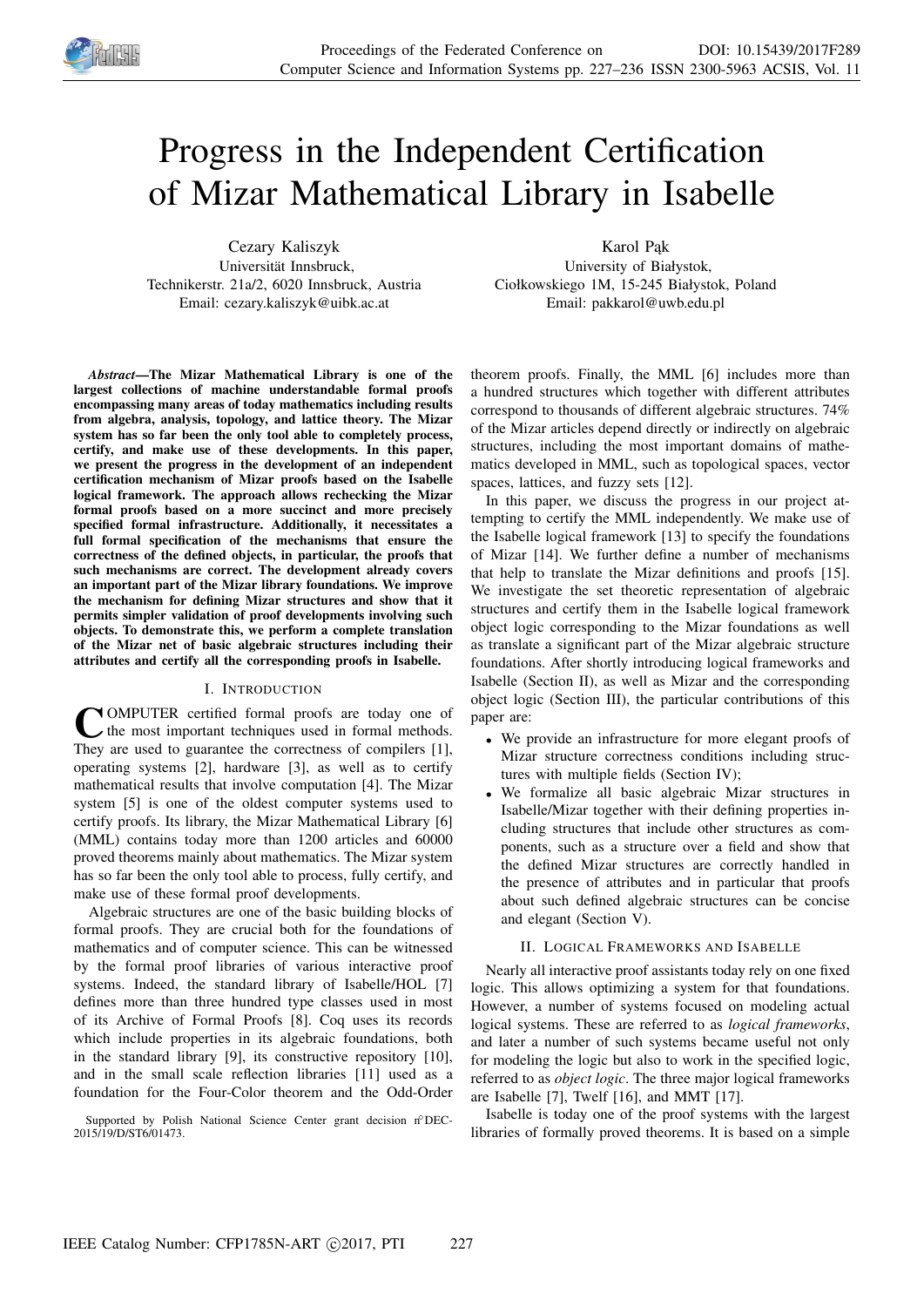type theory with a shallow polymorphism that is implemented in a manually checked kernel. The meta logic provides the user with a set of primitives that makes it convenient to define object logics. The most developed object logics are higherorder logic, untyped set theory, and Lamport's temporal logic of actions.

An Isabelle formalization consists of one or more theory files. A theory is a collection of definitions, proved theorems, and notations that allow nicer presentation of terms. An Isabelle definition introduces a new identifier that is equal or equivalent (equal as a boolean predicate) to a definition body. A theorem or lemma consists of the statement and the proof. For most of the proved theorems presented in the rest of the paper, we will omit the proofs, they are fully included in the development. Each abbreviation allows for convenient input or output syntax for more complicated terms, without introducing new definitions. These are useful if such a definition would always need to be unfolded and is nicer presented as folded to the user. Most Isabelle proofs are today written in the declarative Isar style [18]. There, intermediate statements are introduced using the have keyword and justified using proof methods. For the rest of the paper, the methods and tactics used for the justifications are not essential, it is important to note their correspondence to proof steps that are considered obvious for humans. Finally the assume keyword introduces assumptions in proof blocks and show is used to denote the goal that is local to the proof block that is to be checked by Isabelle.

# III. MIZAR AND CORRESPONDING OBJECT LOGIC

Mizar is one of the pioneering systems for mathematics formalization that is widely-used and still under active development. The Mizar project from its beginning aimed to make a system for human readable formalization of mathematics, where:

- the proof style was designed to imitate style occurring in the informal mathematical practice,
- the type system tries to express how mathematicians use mathematical objects and how they categorize them.

Therefore, Mizar uses a rich type system and proof style, which makes formalization of mathematics more intuitive and human-readable than in other systems [19], where the main idea of proofs is easy to observe [20]. Such situation occurs especially if the author of a formal proof puts additional effort to manually improve readability or uses dedicated tools [21] that optimize the NP-complete problems of improving legibility [22]. Therefore, it is not surprising that the solutions used in Mizar have been an inspiration to implement the analogical solutions in other systems.

One of these pioneering works in this field was made by J. Harrison [23] who explored the Mizar language. The result of this work was the environment Mizar Mode for HOL enabling writing proofs in a Mizar declarative way [24]. The similar solutions were implemented in other procedural proof assistants, e.g., *Declare* [25], *Isar language for Isabelle* [18], *Mizar-light for HOL Light* [26], miz3 *for HOL Light* [27],

*MMode for Coq or declarative proof language (DPL) for Coq* [28]. However, the similarity between these environments and Mizar system generally is limited to a few rules that are similar to the rules of the S. Jaskowski natural deduction style [29], responsible for the universal quantifier introduction, the thesis indication, the implication elimination, the introduction of the reasoning by cases. It is worth emphasizing that the way of justification of the reasoning steps in these environments is based on tactics of the particular system that are very different from Mizar by (its equivalent can be found only in Mizar Mode for HOL [23]).

Another significant advantage of the project Mizar, from the point of view of other formal systems, is the library of mathematical knowledge formalized in the Mizar system, MML. However, the exploration of these data requires the sophisticated language constructions and types of Mizar that do not have close equivalents in other systems.

The largest translation of Mizar has been done by Urban [30] to the TPTP first-order language. Although this translation has covered the important part of the MML, it does not constitute the accurate representation of the Fraenkel operator and scheme [29]. Additional work on this solution has enabled the creation of the extensive theorems database of Mizar Problems for Theorem Proving (MPTP) that is used in the process of comparing the performance of leading systems of automatic theorem proving, as well as during the machine learning of the MizAR proof advice system [31].

Kunčar [32] has attempted to recover the Mizar system in the type system of HOL Light. This approach has enabled the translation of the first few simpler theories as transparent higher-order logic theories, however it is not applicable to the whole MML where the more advanced features of the Mizar system type are used. Difficult to reconstruct, are Mizar type mechanisms that check whether some type is a subtype of another type, generate the type of term base on types of subterm, which eliminate inconsistent instantiations and in consequence speed up the verification process. Additionally, two equal terms in Mizar can possess two incompatible types (e.g., see reconsider [33]).

The statements of the theorems in the whole MML have been exported to the MMT logical framework [34]. This allows the use of various MMT services for MML, such as searching the library or providing proof advice, however does not include an independent verification of the proofs or proof automation.

Isabelle already has an object logic Isabelle/ZF [35] based on set theory. Already the foundational axioms of ZF differ from those of Tarski-Grothendieck, and the type system introduced by Mizar is very different from any of the existing object logics in Isabelle. Furthermore, the library of Isabelle/ZF and the automation provided is quite different from that of the proposed research.

We defined an object logic that provides Mizar-like foundations in [14]. Here, we briefly remind its construction. As the foundations of Mizar are based on Jaskowski first-order natural deduction, we start with the Isabelle/FOL object logic. We introduce one meta-level type for Mizar sets and one for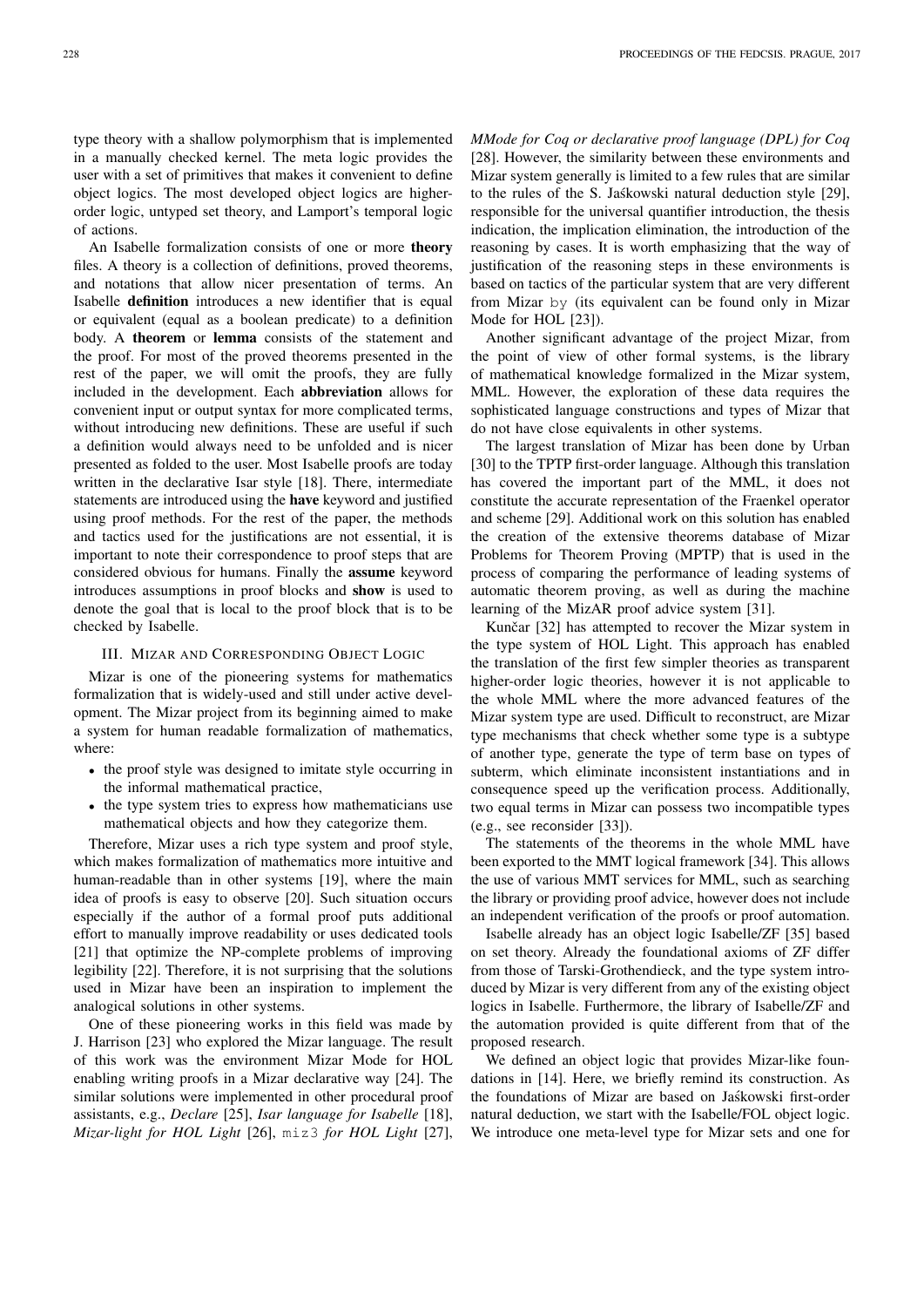Mizar types. We introduce the constants that correspond to sets being of particular types and to combine types (the Mizar soft type system allows intersection types [36]), the indefinite description operator, as well as the axioms that specify these constants. With the Isabelle syntax mechanisms, we allow defining Mizar like syntax for statements and definitions, which can later be used to specify the Tarski-Grothendieck foundations of set theory and translate the first few articles of the MML.

# IV. STRUCTURE REQUIREMENTS

Formalizations of computer systems often need to refer to mathematical structures. In informal computer science practice, such proofs typically use ordered tuples for such structures. For example  $\langle G, +, 0 \rangle$  could be an additive group and  $\langle G, \cdot, 1 \rangle$  a multiplicative one. In the informal approach, the expression "the group  $\langle G, +, 0 \rangle$ " provides two kinds of information simultaneously: a signature and its properties. The signature says that it is a structure containing the set  $G$ , a binary operation  $+$  and a given element of the set 0. The properties are given as three group axioms. A formal approach to reason about such structures taken by the Mizar system attempts to avoid independent definitions of variants of structures (such as semi-group, monoid, or abelian groups) by specifying the signature separately from the adjectives that correspond to the properties of the structure.

# *A. Structure Element Interpretation*

Every Mizar structure signature called *structured type* is defined as a set of assignments. Each assignment is of the form  $sel \rightarrow spec$ , where sel is a unique structure element label (called selector in the Mizar language) and spec is the specification of the type of the respective element of the structure. The signature of a group is the addLoopStr structure. It is specified in MML as follows:

struct (ZeroStr,addMagma) addLoopStr (# carrier -> set, addF -> BinOp of the carrier, ZeroF -> Element of the carrier #);

where for example addF -> BinOp of the carrier denotes that  $+$  is a binary operation on the field carrier. The list of structures given in parentheses immediately after the struct keyword, namely ZeroStr, addMagma are the names of previously defined structures which contain the element 0 (ZeroStr) and a set with the binary operator (addMagma) respectively.

An Isabelle formalization of a structure type gives rise to a structure prototype. Each instance of the prototype will be a partial function, with the value corresponding to the selector having the respective type specified in the structure prototype. Definitions of this kind, even if common in informal practice, contain a recursive call. The specification can refer to other parts of the structure (in the above example addF in addLoopStr is a binary operation of the carrier). To specify this in Isabelle we further need a meta-level function which for a given object of structured type and a selector as arguments returns the term present in the object:

definition TheSelectorOf (the - of - 190) where func the sel of Term  $\rightarrow$  object means  $\lambda$ it. for T be object st [sel, T] in Term holds it  $=$  T

In order to use such functions in the context of structures, the actual specifications cannot be simply types, but rather functions that for a given object of a structured type as an argument returns the type. In particular, the addF element specification needs to be defined as  $\lambda$ S. BinOp-of the carrier of S. To achieve a more Mizar like formulation addF -> BinOP-of' the' carrier we further introduce abbreviations for the types with arguments:

abbreviation TheS (the" -) where TheS  $\equiv$   $\lambda$ selector Term. the selector of Term abbreviation BinOp<sub>-Of</sub> (BinOp-of"<sub>-</sub>) where BinOp-of'  $X \equiv \lambda$ it. BinOp-of  $X(it)$ 

This allows representing all assignments of the form  $selector \rightarrow specification$  as a unary predicate (corresponding to the Isabelle definitions of attributes) which describes all partial functions that are the instances of the structure prototype. To allow the computation of the selector of it we add the condition that the selector is in its domain.

**definition** field 
$$
(. \rightarrow . 91)
$$
 where  
sel  $\rightarrow$  spec  $\equiv$  define\_attr ( $\lambda$ it.  
the sel of it be spec(it) & sel in dom it)

We can finally define actual structure prototypes. A new structure prototype in Isabelle corresponds to a Mizar mode (non-empty type) which is a partial function that satisfies all the constraints specified in the fields:

```
abbreviation(input) struct (struct \sim [10,10] 10)
 where struct Name Fields \equiv(Name \equiv define_mode(\lambdait.
      it be Function & it is Fields))
```
The original  $addLoopStr$  can now be fully formally specified, using a syntax that is very similar to the Mizar original, while at the same time allowing a complete certification:

definition struct addLoopStr  $(\#$  carrier  $\rightarrow$  set';  $addF \rightarrow BinOp-of'$  the' carrier; ZeroF  $\rightarrow$  Element-of' the' carrier  $\#$ )

# *B. Non-emptiness of Structure Types*

A definition of a structure prototype in Mizar provides not only the information about the types of the elements described by the signature but also ensures that there is at least one element of the structure type. For this, the Mizar checker verifies that all the defined structure specifications are non-empty. In Isabelle, we need to actually give a formal proof that the structure exists. We can achieve this by using the Hilbert choice operator  $\epsilon$ , providing for each assignment of the form selector  $\rightarrow$  specification the pair  $\langle selector, \epsilon (specification) \rangle$ . In case of the considered addLoopStr structure prototype, we can use: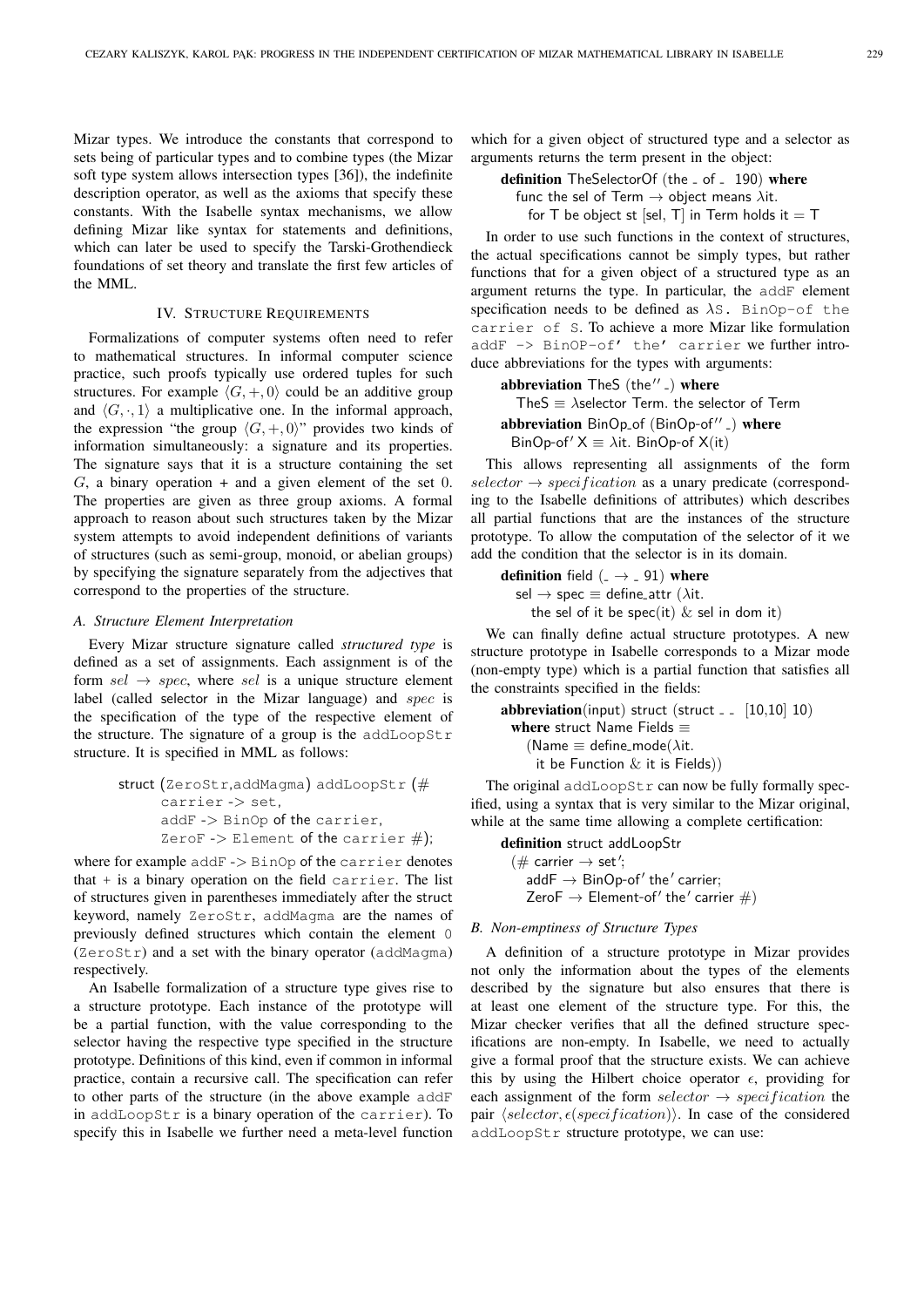term {[carrier, the set]}∪ {[addF, the BinOp-of the set]}∪ {[ZeroF, the Element-of the set]}

Proofs of non-emptiness require a lot of effort especially with structures with more elements (some structures have as much as 12 elements). Such proofs ignore the non-emptiness proofs from the structure ancestors. We will, therefore, propose in the next Subsection IV-C a mechanism able to extend an object by the missing elements possibly changing their order. This is desired because a structure definition also implicitly defines:

- the attribute strict which means that the domain of the object contains precisely the selectors indicated in the definition and no other selectors;
- the restriction operation which restricts an object to its strict domain.

Therefore, we provide a scheme for defining the correctness of structures. We present this lemma as well as the majority of lemmas in the paper without proofs which can be found in the development.

lemma struct-scheme:

assumes df:

 $S \equiv$  define-mode( $\lambda$ it. it be Function  $\&$  it is Fields) and ex:

ex X be Function st X is Fields  $\&$  dom  $X = D$ 

and monotone: for X1 be Function st X1 is Fields holds D ⊆ dom X1

and restriction: for X1 be Function st X1 is Fields holds X1|D is Fields

shows (x be S iff (x be Function  $\&$  x is Fields))  $\&$ 

Ex ( $\lambda$ x. x be S) & domain\_of S = D &

(for X be S holds

the\_restriction\_of X to S be (strict S)  $\parallel$  S)

which given the subproofs for the existence condition ex and monotonicity monotone allows showing the correctness of the domain of definition (i.e. existance and uniqueness) for the defined structure  $S$ , additionally deriving the equality domain\_of  $S = D$ , where

definition domain\_of (domain'\_of \_ 200) where

func domain\_of  $M \rightarrow$  set means

```
(\lambdait. (ex X be M st it = dom X) &
```

```
(for X be M holds it \subseteq dom X))
```
Furthermore, by proving the restriction definition to the equality, we get the information that  $X \perp \text{domain_of } s$  is of the structured type of S which has the attribute strict, if X is of the structured type of S, which completes the definition

definition restriction (the'\_restriction'\_of \_ to \_ 190) where

func the\_restriction\_of  $\times$  to Struct  $\rightarrow$ 

strict Struct  $\parallel$  Struct equals

X | domain-of Struct

where the definition of strict is as follows

**definition** strict :: Mode  $\Rightarrow$  Attr (strict  $=$  200) where attr strict M means

( $\lambda$ X. X be M & dom X = domain\_of M)

# *C. Recursive Structure Correctness Conditions*

As discussed in the previous section, the struct scheme lemma assumptions can be used to show the non-emptiness of a defined structure type S. However, the assumptions about each ancestor A of the structure are insufficient to be usable as part of the proof for S. In particular, there is no condition that would correspond to restriction, which could give the information which extensions of A (the extensions of the function that describe the object instance) satisfy all the assignments of A. For this reason, we propose a version of the assumption in struct\_scheme with the additional fourth correctness condition

**definition** struct\_well\_defined :: Attr  $\Rightarrow$  Set  $\Rightarrow$  0  $($   $\sim$  well defined on  $(10, 10)$  200) where Fields well defined on  $D \equiv$ (ex X be Function st X is Fields  $\&$  dom  $X=D$ ) & (for X1 be Fields||Function holds  $D \subseteq$  dom X1) & (for X1 be Fields||Function holds  $X1|D$  is Fields)  $&$  (for X1 be Fields||Function, X2 be Function st D ⊆ dom X1 & X1 ⊆ X2 holds X2 is Fields)

This allows a weaker defining lemma assumption

lemma struct-well-defined:

assumes df:  $S \equiv$  define\_mode( $\lambda$ it. it be Function  $\&$  it is Fields) and well: Fields well defined on D shows (x be S iff (x be Function  $\&$  x is Fields))  $\&$ Ex ( $\lambda$ x. x be S) & domain\_of S = D & (for X be S holds

(the restriction of X to S) be (strict S)  $\parallel$  S)

With these modifications, we can show that an existing list of assignments specified for the domain D can be modified by adding a new selector  $\rightarrow$  specification pair assuming that the selector is not present in D so far, and the specification uses the selectors of D. An example lemma that allows extending a structure is:

theorem Fields-add-argM1: assumes Fields well defined on D and selector<sub>-1</sub> in D and not (selector in D) and for X1 be Fields||Function holds ex S be M1 (the selector<sub>-1</sub> of X1) st True shows

```
Fields | (selector \rightarrow \lambda S. M1 (the selector<sub>-1</sub> of S))
        well defined on D ∪ {selector}
```
This can now be practically used to simplify the nonemptiness proof of addLoopStr using the previous proof of the well-definedness of addMagma over the set {carrier}∪ {addF} as follows:

lemma addLoopStr-well:  $(\#$  carrier  $\rightarrow$  set';

 $addF \rightarrow BinOp-of'$  the' carrier; ZeroF  $\rightarrow$  Element-of' the' carrier  $\#$ ) well defined on {carrier} ∪ {addF} ∪ {ZeroF}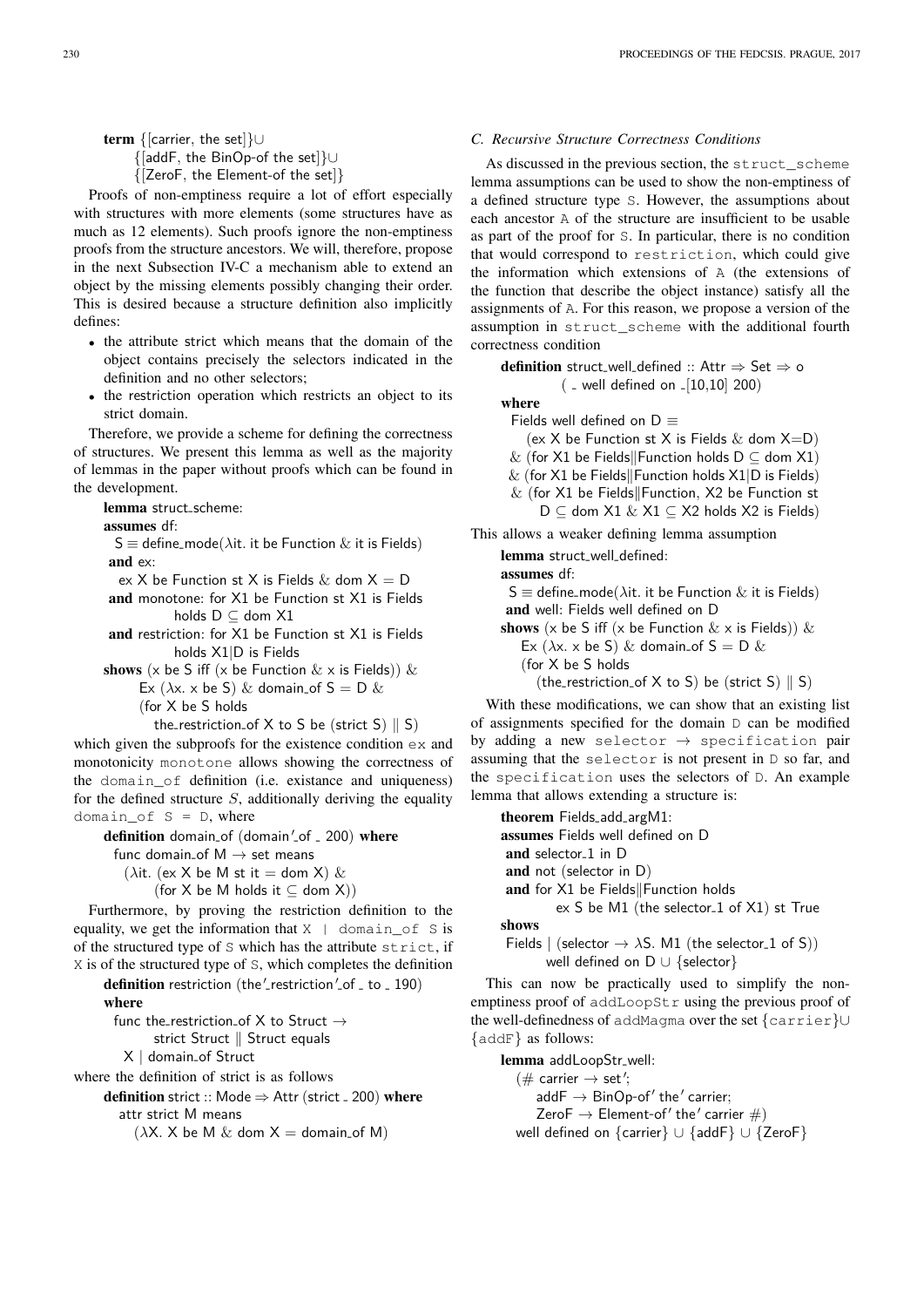

Figure 1. Net of the basic algebraic structures in the Mizar Mathematical Library following [37]. The presented ones have already been covered in our formalization. The arrow captions indicate the added selectors. Solid lines indicate the use of the ancestor structure in the well-definedness proofs, and dashed lines indicate that the ancestor structure is omitted in the proofs.

```
proof (rule Fields-add-argM1[OF addMagma-well])
```

```
show carrier in {carrier} ∪ {addF}
```

```
by (simp add:string)
```

```
show not ZeroF in {carrier} ∪ {addF}
```
by (simp add:string)

```
show for X1 be addMagma_fields Function holds
      ex it be Element-of-struct X1 st True
```

```
proof
```

```
fix X1 assume X1 be addMagma_fields Function
hence the carrier of X1 be set using field by auto
thus ex it be Element-of-struct X1 st True
  using subset<sub>-1-def-1</sub> by blast
```

```
qed
```
qed

where the proof only needs to use the non-emptiness of the type Element of set. Furthermore, the fact that the carrier is a member of {carrier} ∪ {addF}, as well as the fact that ZeroF is not a member of {carrier}∪{addF} can both be handled completely automatically by the simplifier in all such proofs.

The well-definedness of addLoopStr does not need to rely on that of the addMagma ancestor. One could instead extend the list of assignments of ZeroStr by addF  $\rightarrow$ BinOp-of' the' carrier and change the order. For this purpose we provide the lemma:

theorem well-defined-order: assumes  $\bigwedge X$ . X is Fields1 iff X is Fields2 and Fields1 well defined on D1 shows Fields2 well defined on D1

The components described above are sufficient to define all the MML structures (the basic ones are presented in Fig. 1). The construction follows the recursive element addition approach.

Even if the addLoopStr proof refers to its ancestors, the inheritance information is not provided again by structSchemeWell. The Mizar system allows indicating this information directly in the structure definition by giving a list of all ancestors. In our approach, it is possible to prove a structure inheritance. Such proofs can be always automatically performed by the simplifier.

theorem addLoopStr-inheritance: assumes X be addLoopStr shows X be addMagma & X be ZeroStr using addLoopStr addMagma ZeroStr assms by simp

# V. NET OF BASIC ALGEBRAIC STRUCTURES

Mizar structures together with the inheritance mechanisms significantly facilitate the formalization of computer systems and various domains of mathematics, as well as combining them. For this reason, structures are a challenge for our project, especially the struct\_0 article which defines the elementary structures and their operations.

MML contains today 168 structure signatures. Structure signatures form a net because of multiple inheritances. Nevertheless, 135 of the signatures inherit from 1-sorted, namely the signature of structures that contain a carrier which includes some examples in most developed domains of mathematics in the MML, such as algebra, topology, and the theory of lattices.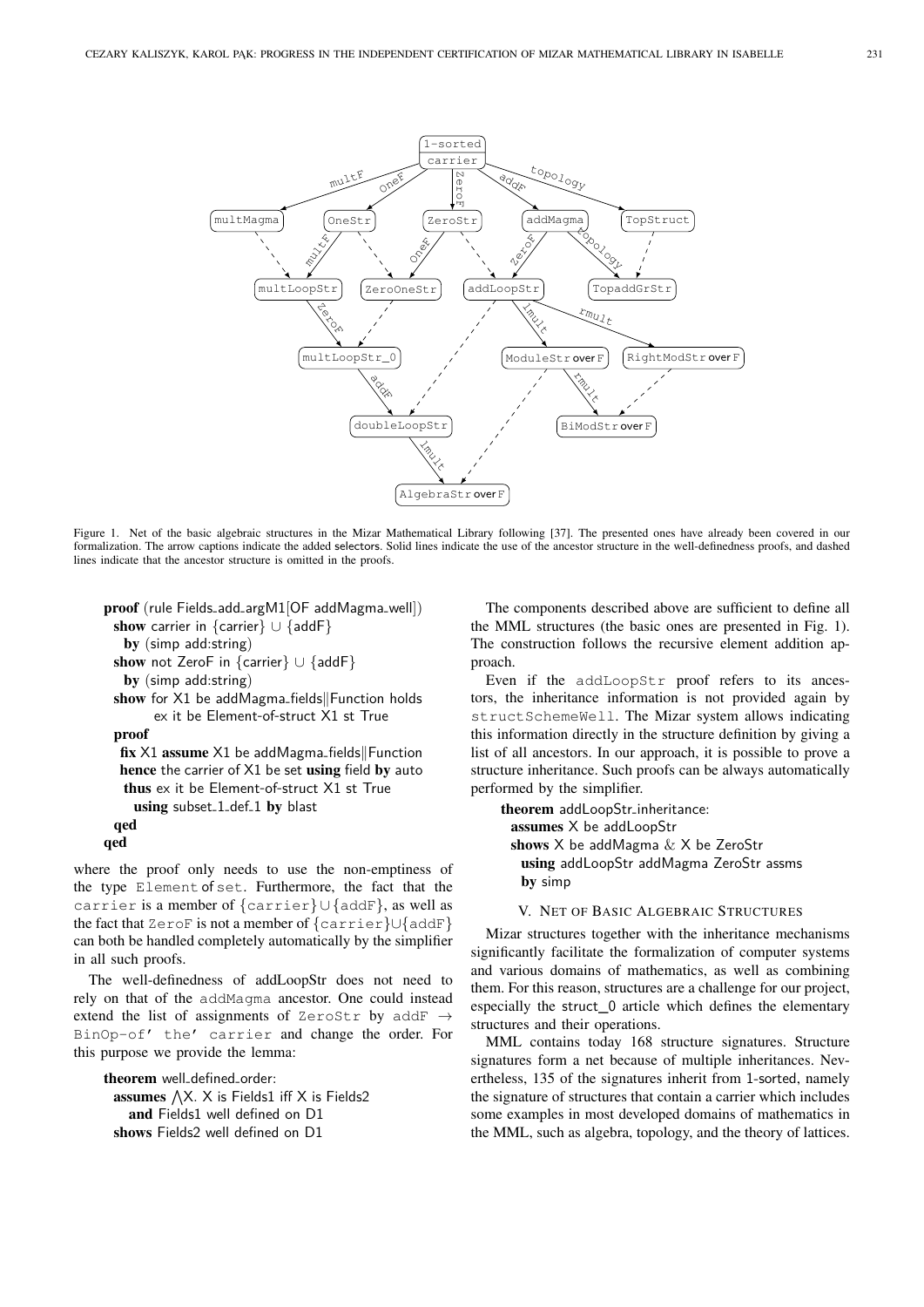

Figure 2. The net of doubleLoopStr structure signature ancestors in the MML. For each node, the adjectives required to define a field as well as the unary and binary operations performed on the elements, are listed below.

The basic structures are depicted in Fig. 1. These 15 signatures are the direct ancestors of 57 other structure signatures in the MML. Furthermore, these 15 are directly used to define 293 Mizar types (this includes non-expandable types [36]), 291 attributes, 962 functors, and 91 predicates.

As structure signatures are mostly used with adjectives, we reformalize the chosen structures along with their attributes to demonstrate that they can be used efficiently in subsequent proofs. In the paper we focus on doubleLoopStr, defined in the MML article ALGSTR\_0:

```
struct (addLoopStr, multLoopStr_0)
  doubleLoopStr (#
     carrier -> set,
     addF -> BinOp of the carrier,
     ZeroF -> Element of the carrier,
     multF -> BinOp of the carrier,
     OneF -> Element of the carrier #)
```
that inherits from both addLoopStr and multLoopStr 0. i.e., the signatures of additive and multiplicative groups, respectively. The doubleLoopStr structure is also the direct ancestor of the signature or ModuleStr over F used in vector space domains, where  $F$  represents the set of scalar values. A correct definition of ModuleStr over F permits us to verify our model and our approach for structures parametrized by other structures.

# *A. Field Formalization*

For our formalization of the signature and basic properties of fields, it was necessary to adapt 20 MML articles. Our reformalization focused on the articles STRUCT\_0, GROUP\_1, RLVECT 1, ALGSTR 0, VECTSP 1, which define all the ancestors of a field (doubleLoopStr), and the main adjectives used in the field definitions, as well as the basic binary and unary operations. In particular we completely cover ALGSTR\_0 in Isabelle/Mizar, which includes 43 functor and predicate definitions (including 13 correctness condition proofs), 72 registrations: non-emptiness of types and relations between groups of adjectives defined on structures, and 6 signatures including

# definition

struct doubleLoopStr (#  $\text{carrier} \rightarrow \text{set}$ ';  $addF \rightarrow BinOp-of'$  the' carrier;  $multF \rightarrow BinOp-of'$  the' carrier; OneF  $\rightarrow$  Element-of' the' carrier; ZeroF  $\rightarrow$  Element-of' the' carrier  $\#$ )

The signature can be used for more complex algebraic structures by extending it by appropriate adjectives. In particular we exactly imitate the MML definitions:

#### abbreviation

```
Ring \equiv Abelian | add-associative | right-zeroed |
        right-complementable | associative |
        well-unital | distributive |
        non empty-struct || doubleLoopStr
```
#### abbreviation

SkewField  $\equiv$  non degenerated | almost-left-invertible  $\parallel$  Ring

#### abbreviation

# Field  $\equiv$  commutative  $\parallel$  SkewField

The adjectives used in the above definitions have been specified for the various ancestors of doubleLoopStr (see Fig. 2). Such definitions have been moved to earliest possible structures as part of the MML refactoring. This allows easy import of developed theories, which we want to now evaluate in Isabelle/Mizar. Consider the theory of additive groups. It is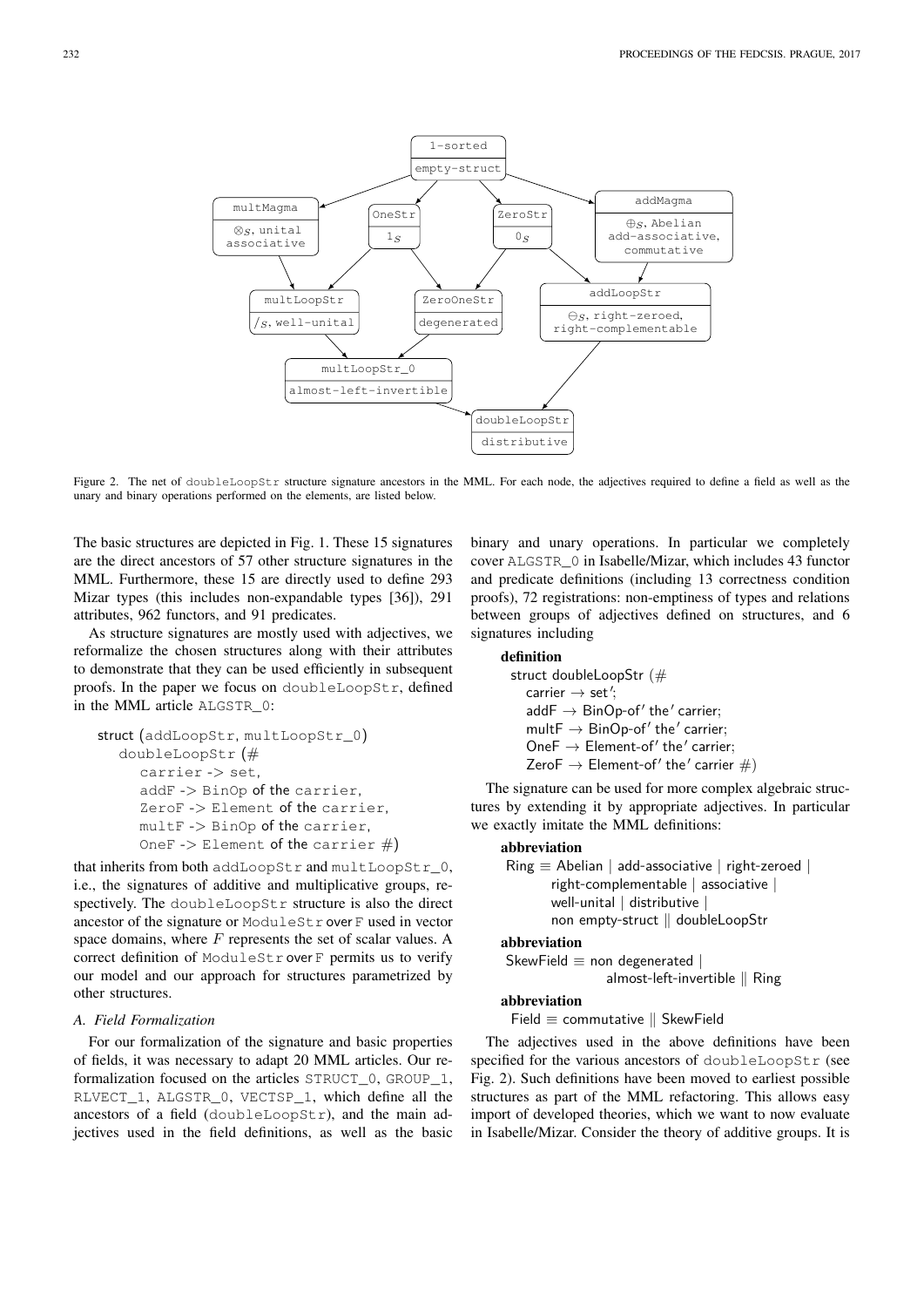definition let S be ZeroStr; func 0.S -> Element of S equals the ZeroF of S; end;

#### definition

let S be OneStr; func 1.S -> Element of S equals the OneF of  $S^1$ end;

definition let M be addMagma; let x,y be Element of M; func  $x + y \rightarrow$  Element of M equals (the addF of M). $(x,y)$ ; end;

```
definition
  let M be multMagma;
  let x,y be Element of M;
  func x * y -> Element of M equals
      (the multF of M).(x,y);
end;
```
definition struct\_0\_def\_6\_prefix  $( 0_$  [1000] 99) where func  $0_s \rightarrow$  Element-of-struct S equals the ZeroF of S schematic\_goal struct\_0\_def\_6: assumes S be ZeroStr shows ?X definition struct\_0\_def\_7\_prefix  $(1 - [1000] 99)$  where func  $1_S \rightarrow$  Element-of-struct S equals the OneF of S

schematic<sub>-goal</sub> struct<sub>-0-def</sub> 7: assumes S be OneStr shows ?X **definition** algstr<sub>-0-</sub>def<sub>-1</sub> ( $\theta$ <sub>-</sub>  $\theta$ <sub>-</sub> [66,1000,67] 66) where func  $x \oplus_M y \rightarrow$  Element-of-struct M equals

(the addF of M) .  $(| \times , y |)$ 

schematic\_goal algstr\_0\_def\_1: assumes M be addMagma  $& x$  be Element-of-struct M & y be Element-of-struct M shows ?X

**definition** algstr<sub>-</sub>0<sub>-</sub>def<sub>-18</sub> ( $\leq$   $\in$  - [96, 1000, 97] 96) where func  $x \otimes_M y \rightarrow$  Element-of-struct M equals (the multF of M) .  $(| \times , y |)$ schematic\_goal algstr\_0\_def\_18: assumes M be multMagma  $& x$  be Element-of-struct M & y be Element-of-struct M shows ?X

Figure 3. Selected definitions of highlighted elements and binary operations in doubleLoopStr originally formulated in the MML and their Isabelle/Mizar reformulations.

```
definition
   let M be addLoopStr, x be Element of M;
   assume A1: x is left_complementable
                    right_add-cancelable;
   func -x -> Element of M means
      it + x = 0.M;
end;
definition
   let M be multLoopStr, x be Element of M;
   assume A1: x is left invertible
                    right_mult-cancelable;
   func /x -> Element of M means
      it * x = 1. M:
end;
                                                                   definition algstr<sub>-</sub>0<sub>-</sub>def<sub>-13</sub> (\ominus<sub>-</sub> [1000, 86] 87) where
                                                                    assume x is left-complementable_M | right-add-cancelable_Mfunc \ominus_M x \rightarrow Element-of-struct M means
                                                                       (\lambdait. it \oplus_M x = 0_M)
                                                                  schematic_goal algstr_0_def_13:
                                                                    assumes M be addLoopStr
                                                                           x be Element-of-struct M shows ?X
                                                                   definition algstr_0_def_30 (\frac{\prime}{\prime} = [1000, 99] 98) where
                                                                    assume x is left-invertible M \mid right-mult-cancelable Mfunc /M \times \rightarrow Element-of-struct M means
                                                                       (\lambdait. it \otimes_M x = 1_M)
                                                                   schematic-goal algstr-0-def-30[rule-
format]:
                                                                    assumes M be multLoopStr
                                                                           x be Element-of-struct M shows ?X
```
Figure 4. Selected conditional definitions of unary operations from ALGSTR\_0 originally formulated in the MML and their Isabelle/Mizar reformulation.

mostly defined over the structure addLoopStr with the adjectives add-associative, right\_zeroed right\_ complementable. As addLoopStr is an ancestor of the doubleLoopStr signature, this set of adjectives is a subset of that used for example for rings, therefore, properties of additive group can be used in the context of rings in the MML.

Moreover, Mizar allows the use of functors defined on ancestors with arguments of further types. We show the definitions of the selected elements and operations of doubleLoopStr, namely 0, 1, +, and  $*$  are defined in Fig. 3. In Mizar, the patterns of the symbols are given in previously specified dictionaries, while in Isabelle these need to be given in the definition block. Furthermore, the definition is split into two parts: the pattern without the argument types and the definition theorems. This allows reducing the number of visible arguments corresponding to hidden arguments in Mizar, as well as allows interpreting conditional definitions (see Fig. 4). The conditions need to appear in the pattern in the Isabelle/Mizar approach. More details are given in the Mizar\_defs theory file.

As case studies, we show that the proposed way to model structures and their inheritance is sufficient not only to define attributes and functors but also is adequate for imitating Mizarstyle formalization. For this purpose, we reformalize (so far manually) selected theorems that concern, e.g. the additive and multiplicative groups, and use them in the context of doubleLoopStr. Here we show a single selected proof of the statement that the product of two elements is zero if and only if at least one of them is zero (see Fig. 5). Note that the justification of steps refer to theories developed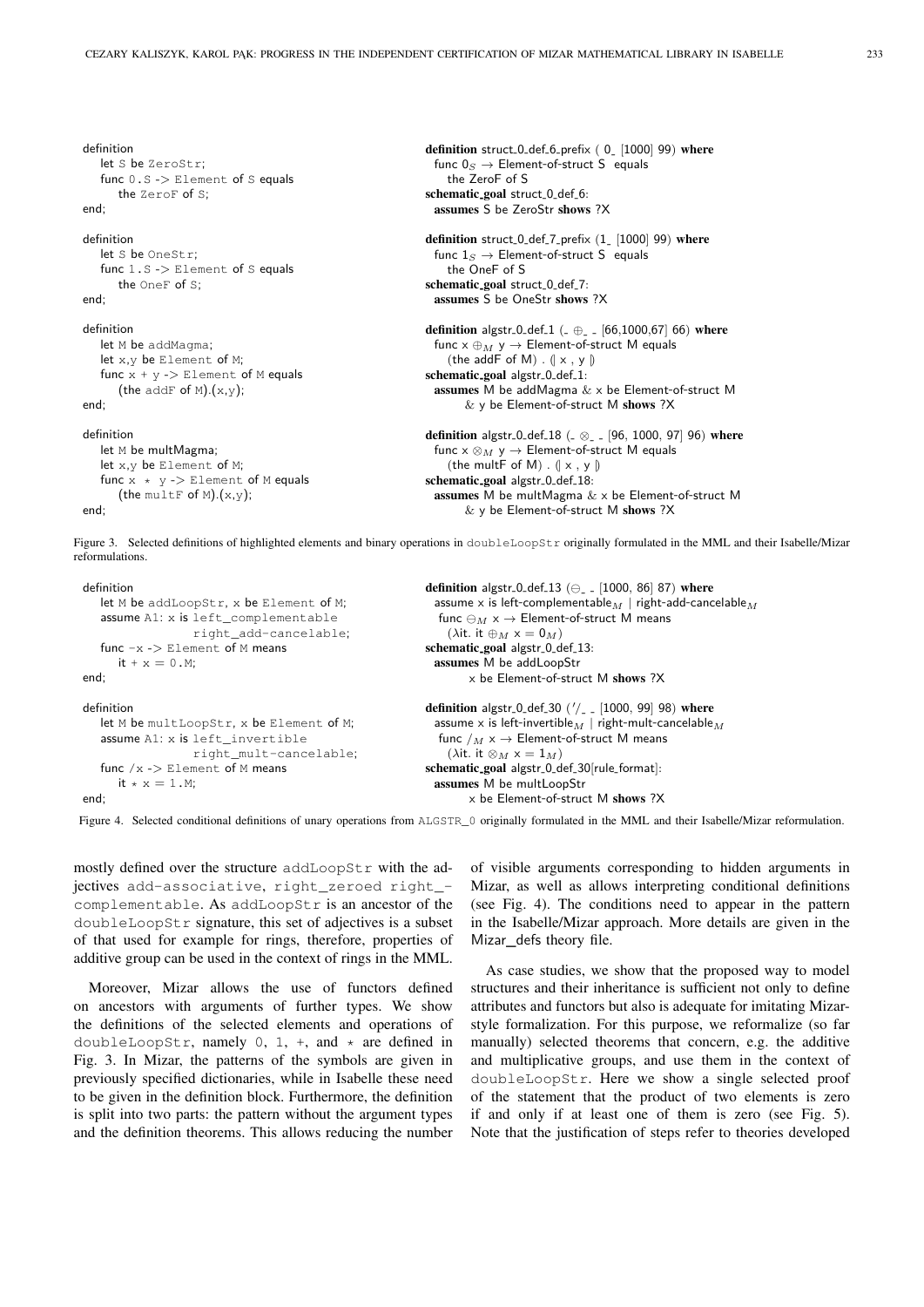theorem Th12:

```
for F being add-associative right_zeroed
       right_complementable associative commutative
       well-unital almost_left_invertible
       distributive non empty doubleLoopStr,
       x,y being Element of F holds
   x * y = 0.F iff x = 0.F or y = 0.Fproof
   let F be add-associative right_zeroed
       right_complementable associative commutative
       well-unital almost_left_invertible distributive
       non empty doubleLoopStr,
       x be Element of F,
       y be Element of F;
   x * y = 0.F implies x = 0.F or y = 0.Fproof
       assume A1: x * v = 0.F:
       assume A2: x \leq 0.F:
       x'' * (0.F) = x'' * x * y by A1, GROUP_1:def 3
                   .=(1.F)*y by A2, Def10
                   . = v;
       hence thesis;
    end;
   hence thesis;
end;
                                                                            theorem vectsp<sub>-1-th-12</sub>:
                                                                             for F being add-associative | right-zeroed |
                                                                                   right-complementable | associative | commutative |
                                                                                   well-unital | almost-left-invertible |
                                                                                   distributive | non empty-struct || doubleLoopStr,
                                                                                 x,y being Element-of-struct F holds
                                                                               x \otimes_F y = 0_F iff x = 0_F or y = 0_Fproof(intro ballI)
                                                                             fix F \times yassume T:F be add-associative | right-zeroed |
                                                                                    right-complementable | associative | commutative |
                                                                                    well-unital | almost-left-invertible |
                                                                                    distributive | non empty-struct || doubleLoopStr
                                                                                   x be Element-of-struct F
                                                                                   y be Element-of-struct F
                                                                             hence A:F be multLoopStr-0 F be multLoopStr F be ZeroStr
                                                                             using doubleLoopStr multLoopStr-0 multLoopStr ZeroStr by auto
                                                                              have \mathsf{I}: \times''^F be Element-of-struct F
                                                                               using algstr_0_def_30 of F \times T T A by auto
                                                                             have Z: 0_F be zero _F || Element-of-struct F
                                                                               using struct<sub>-</sub>0<sub>-</sub>def<sub>-</sub>12<sub>-a</sub>[of F] struct<sub>-0-</sub>def<sub>-</sub>6[of F] A by auto
                                                                             have x \otimes_F y = 0_F implies x = 0_F or y = 0_Fproof(rule impI,rule disjCI2)
                                                                                assume A1:x \otimes_F y = 0assume A2: x \leq 0_Fhave x''^F \otimes_F 0_F = x''^F \otimes_F x \otimes_F yusing A1 group_1_def_3a T | by auto
                                                                                 also have \dots = 1_F \otimes_F y using A2 vectsp_1_def_10 T by auto
                                                                                 also have \ldots = y using vectsp<sub>-1-reduce-2</sub> T A by auto
                                                                                 finally show y = 0_F using vectsp<sub>-1-reduce-3</sub> [OF - 1 Z]
                                                                                   T vectsp<sub>_1_cl_20</sub> by auto
                                                                              qed
                                                                             thus x \otimes_F y = 0_F iff x = 0_F or y = 0_F using
                                                                               vectors p_1_{reduce_4[OF - T(3) Z] \text{ vectors } p_1_{reduce_3[OF - T(2) Z]}T vectsp<sub>_1_cl_20</sub> by auto
                                                                            qed
```
Figure 5. A property of fields originally formulated in the VECTSP\_1 article and its Isabelle/Mizar reformulation.

for multLoopStr\_0, multLoopStr, ZeroStr structures (see steps that use label A in justifications). Additionally, each such justification uses some of the attributes indicated in the step labeled by T.

We make use of Isabelle features to model the proofs in such a way that the Isabelle/Mizar language can be as close as possible to the Mizar one. This simplifies the comparison of both proofs. The proofs in our certification contain more steps than the Mizar ones. This is mainly due to the lack of the Mizar automation in our system, e.g., type inference, equational calculus [38], definitional expansions [39]. Additionally, we still have to directly indicate the background information, such as registrations, that are processed automatically by Mizar. We are currently working on mechanisms that would reduce the numbers of additional steps required.

# VI. CONCLUSION

We have presented the progress in our project aiming to independently certify Mizar proofs in the Isabelle logical framework. The proposed recursive approach to structures allows more readable proofs of well-definedness, as well as a more concise way to specify structure inheritance. We verified the provided mechanisms by reformalizing the complete Mizar article defining basic algebraic structures ALGSTR\_0, as well as parts of several articles that define and prove properties of structures contain other structures as fields. The experiments confirm that the proposed approach is convenient for proving structure properties.

The Isabelle/Mizar formalization currently includes 31 theorems, 97 registrations including 6 reductions, 86 definitions where 37 of them required Mizar-style justifications and 4 redefinitions concerning MML structures. The total size of the development is 416 kB and 9742 lines of code. It is available at:

http://cl-informatik.uibk.ac.at/cek/fedcsis2017/

# *A. Future Work*

Our certification work has so far focused on the foundations, definitions, and registrations available in the Mizar language. A natural next step would be to allow an implicit use of the background knowledge. Without it, redundant steps in reasoning to represent information computed the Mizar type-inference mechanisms have been necessary so far. Furthermore, we plan to translate the whole MML into the Isabelle/Mizar environment in an automated way and with the help of automatically finding related concepts between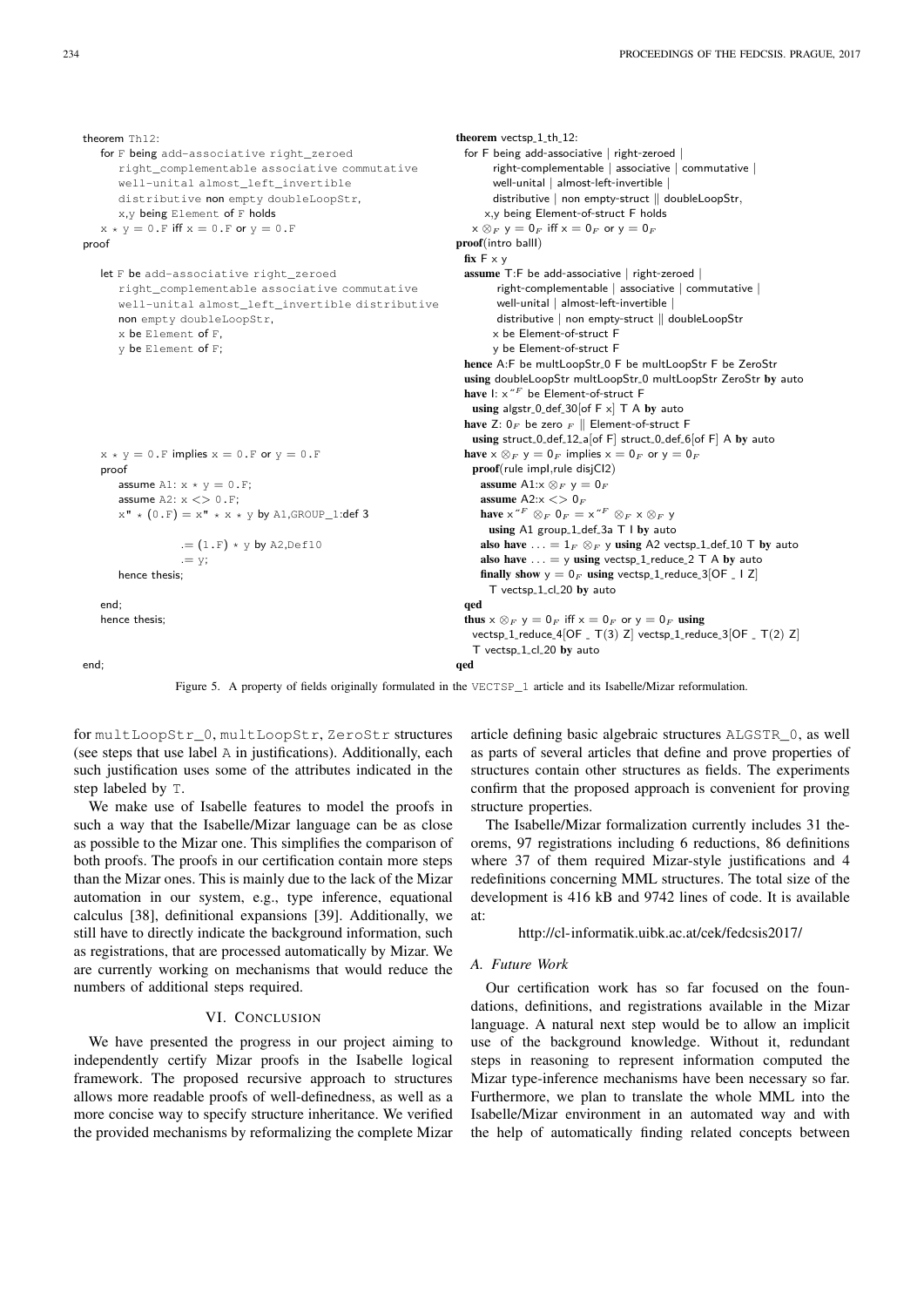logics [40], as well as by improving the currently available Isabelle automation for Mizar [41] we hope to cross-verify large parts of the translated MML in Isabelle which is also one of the important steps in the creation of a combined formal library spanning multiple foundations and systems [42].

# ACKNOWLEDGEMENT

This work has been supported by the OeAD Scientific & Technological Cooperation with Poland grant PL 03/2016.

### **REFERENCES**

- [1] X. Leroy, "Formal verification of a realistic compiler," *Commun. ACM*, vol. 52, no. 7, pp. 107-115, 2009. doi: 10.1145/1538788.1538814
- [2] G. Klein, J. Andronick, K. Elphinstone, T. C. Murray, T. Sewell, R. Kolanski, and G. Heiser, "Comprehensive formal verification of an OS microkernel," *ACM Trans. Comput. Syst.*, vol. 32, no. 1, p. 2, 2014. doi: 10.1145/2560537
- [3] J. Harrison, "Floating-Point Verification," *J. UCS*, vol. 13, no. 5, pp. 629–638, 2007. doi: 10.3217/jucs-013-05-0629
- [4] T. C. Hales, M. Adams, G. Bauer, D. T. Dang, J. Harrison, T. L. Hoang, C. Kaliszyk, V. Magron, S. McLaughlin, T. T. Nguyen, T. Q. Nguyen, T. Nipkow, S. Obua, J. Pleso, J. Rute, A. Solovyev, A. H. T. Ta, T. N. Tran, D. T. Trieu, J. Urban, K. K. Vu, and R. Zumkeller, "A formal proof of the Kepler conjecture," *Forum of Mathematics, Pi*, vol. 5, 2017. doi: 10.1017/fmp.2017.1
- [5] G. Bancerek, C. Bylinski, A. Grabowski, A. Korniłowicz, R. Matuszewski, A. Naumowicz, K. Pąk, and J. Urban, "Mizar: State-ofthe-art and Beyond," in *Intelligent Computer Mathematics - International Conference, CICM 2015*, ser. LNCS, M. Kerber, J. Carette, C. Kaliszyk, F. Rabe, and V. Sorge, Eds., vol. 9150. Springer, 2015. doi: 10.1007/978-3-319-20615-8\_17 pp. 261–279.
- [6] J. Alama, M. Kohlhase, L. Mamane, A. Naumowicz, P. Rudnicki, and J. Urban, "Licensing the Mizar Mathematical Library," in *Proc. 10th International Conference on Intelligent Computer Mathematics (CICM 2011)*, ser. LNCS, J. H. Davenport, W. M. Farmer, J. Urban, and F. Rabe, Eds., vol. 6824. Springer, 2011. doi: 10.1007/978-3-642-22673-1\_11 pp. 149–163.
- [7] M. Wenzel, L. C. Paulson, and T. Nipkow, "The Isabelle framework," in *Theorem Proving in Higher Order Logics, 21st International Conference, TPHOLs 2008*, ser. LNCS, O. A. Mohamed, C. A. Muñoz, and S. Tahar, Eds., vol. 5170. Springer, 2008. doi: 10.1007/978-3-540-71067-7\_7 pp. 33–38.
- [8] J. C. Blanchette, M. Haslbeck, D. Matichuk, and T. Nipkow, "Mining the Archive of Formal Proofs," in *Intelligent Computer Mathematics (CICM 2015)*, ser. LNCS, M. Kerber, J. Carette, C. Kaliszyk, F. Rabe, and V. Sorge, Eds., vol. 9150. Springer, 2015. doi: 10.1007/978-3-319- 20615-8\_1 pp. 3–17.
- [9] Y. Bertot, "A Short Presentation of Coq," in *Theorem Proving in Higher Order Logics (TPHOLs 2008)*, ser. LNCS, O. A. Mohamed, C. A. Muñoz, and S. Tahar, Eds., vol. 5170. Springer, 2008. doi: 10.1007/978- 3-540-71067-7\_3 pp. 12–16.
- [10] L. Cruz-Filipe, H. Geuvers, and F. Wiedijk, "C-CoRN, the Constructive Coq Repository at Nijmegen," in *Mathematical Knowledge Management (MKM'04)*, ser. LNCS, A. Asperti, G. Bancerek, and A. Trybulec, Eds., vol. 3119. Springer, 2004. doi: 10.1007/978-3-540-27818-4\_7 pp. 88– 103.
- [11] G. Gonthier and A. Mahboubi, "An introduction to small scale reflection in Coq," *J. Formalized Reasoning*, vol. 3, no. 2, pp. 95–152, 2010. doi: 10.6092/issn.1972-5787/1979
- [12] A. Grabowski and T. Mitsuishi, "Formalizing Lattice-Theoretical Aspects of Rough and Fuzzy Sets," in *Rough Sets and Knowledge Technology – 10th International Conference, RSKT 2015, held as part of the International Joint Conference on Rough Sets, IJCRS 2015, Tianjin, China, November 20–23, 2015, Proceedings*, 2015. doi: 10.1007/978-3- 319-25754-9\_31 pp. 347–356.
- [13] L. C. Paulson, "Isabelle: The next 700 theorem provers," in *Logic and Computer Science (1990)*, P. Odifreddi, Ed., 1990, pp. 361–386.
- [14] C. Kaliszyk, K. Pak, and J. Urban, "Towards a Mizar Environment for Isabelle: Foundations and Language," in *Proc. 5th Conference on Certified Programs and Proofs (CPP 2016)*, J. Avigad and A. Chlipala, Eds. ACM, 2016. doi: 10.1145/2854065.2854070 pp. 58–65.
- [15]  $C$ . Kaliszyk and K. Pak, "Presentation and Manipulation of Mizar Properties in an Isabelle Object Logic," in *Intelligent Computer Mathematics - 10th International Conference, CICM 2017, Edinburgh, UK, July 17- 21, 2017, Proceedings*, ser. LNCS, H. Geuvers, M. England, O. Hasan, F. Rabe, and O. Teschke, Eds., vol. 10383. 10.1007/978-3-319-62075-6\_14 pp. 193–207.
- [16] C. Schürmann, "The Twelf Proof Assistant," in *Theorem Proving in Higher Order Logics, 22nd International Conference, TPHOLs 2009*, ser. LNCS, S. Berghofer, T. Nipkow, C. Urban, and M. Wenzel, Eds., vol. 5674. Springer, 2009. doi: 10.1007/978-3-642-03359-9\_7 pp. 79– 83.
- [17] F. Rabe, "A logical framework combining model and proof theory," *Mathematical Structures in Computer Science*, vol. 23, no. 5, pp. 945– 1001, 2013. doi: 10.1017/S0960129512000424
- [18] M. Wenzel, "Isar A Generic Interpretative Approach to Readable Formal Proof Documents," in *Theorem Proving in Higher Order Logics, 12th International Conference, TPHOLs'99*, ser. LNCS, Y. Bertot, G. Dowek, A. Hirschowitz, C. Paulin, and L. Théry, Eds., vol. 1690. Springer, 1999. doi: 10.1007/3-540-48256-3\_12 pp. 167–184.
- [19] M. Wenzel and F. Wiedijk, "A Comparison of Mizar and Isar," *J. Autom. Reasoning*, vol. 29, no. 3-4, pp. 389–411, 2002. doi: 10.1023/A:1021935419355
- [20] K. Pak, "Readable Formalization of Euler's Partition Theorem in Mizar," in *Intelligent Computer Mathematics – International Conference, CICM 2015, Washington, DC, USA, July 13–17, 2015, Proceedings*, 2015. doi: 10.1007/978-3-319-20615-8\_14 pp. 211–226.
- [21] K. Pąk, "Automated Improving of Proof Legibility in the Mizar System," in *Intelligent Computer Mathematics – International Conference, CICM 2014, Coimbra, Portugal, July 7–11, 2014. Proceedings*, 2014. doi: 10.1007/978-3-319-08434-3\_27 pp. 373–387.
- [22] K. Pak, "Improving Legibility of Formal Proofs Based on the Close Reference Principle is NP-hard," *Journal of Automated Reasoning*, vol. 55, no. 3, pp. 295–306, 2015. doi: 10.1007/s10817-015-9337-1
- [23] J. Harrison, "A Mizar Mode for HOL," in *Theorem Proving in Higher Order Logics: 9th International Conference, TPHOLs'96*, ser. LNCS, J. von Wright, J. Grundy, and J. Harrison, Eds., vol. 1125. Springer, 1996. doi: 10.1007/BFb0105406 pp. 203–220.
- [24] C. Kaliszyk and F. Wiedijk, "Merging Procedural and Declarative Proof," in *Types for Proofs and Programs, International Conference, TYPES 2008*, ser. LNCS, S. Berardi, F. Damiani, and U. de'Liguoro, Eds., vol. 5497. Springer, 2008. doi: 10.1007/978-3-642-02444-3\_13 pp. 203– 219.
- [25] D. Syme, "Three Tactic Theorem Proving," in *Theorem Proving in Higher Order Logics, 12th International Conference, TPHOLs'99, Nice, France, September, 1999, Proceedings*, ser. LNCS, Y. Bertot, G. Dowek, A. Hirschowitz, C. Paulin-Mohring, and L. Théry, Eds., vol. 1690. Springer, 1999. doi: 10.1007/3-540-48256-3\_14 pp. 203–220.
- [26] F. Wiedijk, "Mizar Light for HOL Light," in *Theorem Proving in Higher Order Logics, 14th International Conference, TPHOLs 2001*, ser. LNCS, R. J. Boulton and P. B. Jackson, Eds., vol. 2152. Springer, 2001. doi: 10.1007/3-540-44755-5\_26. ISBN 3-540-42525-X pp. 378–394.
- [27] ——, "A Synthesis of the Procedural and Declarative Styles of Interactive Theorem Proving," *Logical Methods in Computer Science*, vol. 8, no. 1, 2012. doi: 10.2168/LMCS-8(1:30)2012
- [28] P. Corbineau, "A Declarative Language for the Coq Proof Assistant," in *Types for Proofs and Programs, International Conference, TYPES 2007*, ser. LNCS, M. Miculan, I. Scagnetto, and F. Honsell, Eds., vol. 4941. Springer, 2007. doi: 10.1007/978-3-540-68103-8\_5. ISBN 978- 3-540-68084-0 pp. 69–84.
- [29] S. Jaśkowski, "On the rules of suppositions," Studia Logica, vol. 1, 1934.
- [30] J. Urban, "MPTP 0.2: Design, implementation, and initial experiments," *J. Autom. Reasoning*, vol. 37, no. 1–2, pp. 21–43, 2006. doi: 10.1007/s10817-006-9032-3
- [31] C. Kaliszyk and J. Urban, "MizAR 40 for Mizar 40," *J. Autom. Reasoning*, vol. 55, no. 3, pp. 245–256, 2015. doi: 10.1007/s10817- 015-9330-8
- [32] O. Kunčar, "Reconstruction of the Mizar type system in the HOL Light system," in *WDS Proceedings of Contributed Papers: Part I – Mathematics and Computer Sciences*, J. Pavlu and J. Safrankova, Eds. Matfyzpress, 2010, pp. 7–12.
- [33] A. Grabowski, A. Korniłowicz, and A. Naumowicz, "Mizar in a Nutshell," *J. Formalized Reasoning*, vol. 3, no. 2, pp. 153–245, 2010. doi: 10.6092/issn.1972-5787/1980